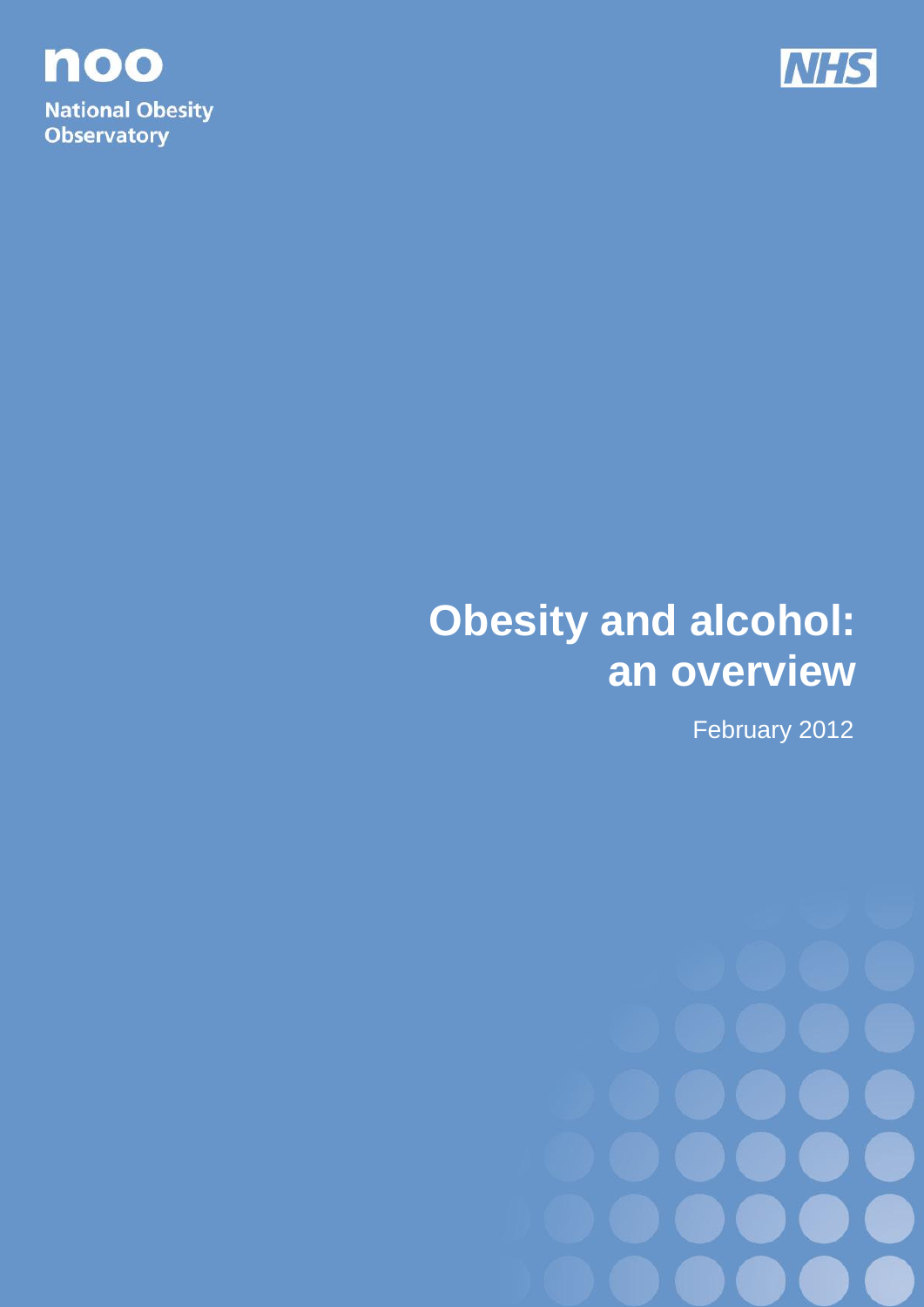Delivered by NOO on behalf of the Public Health Observatories in England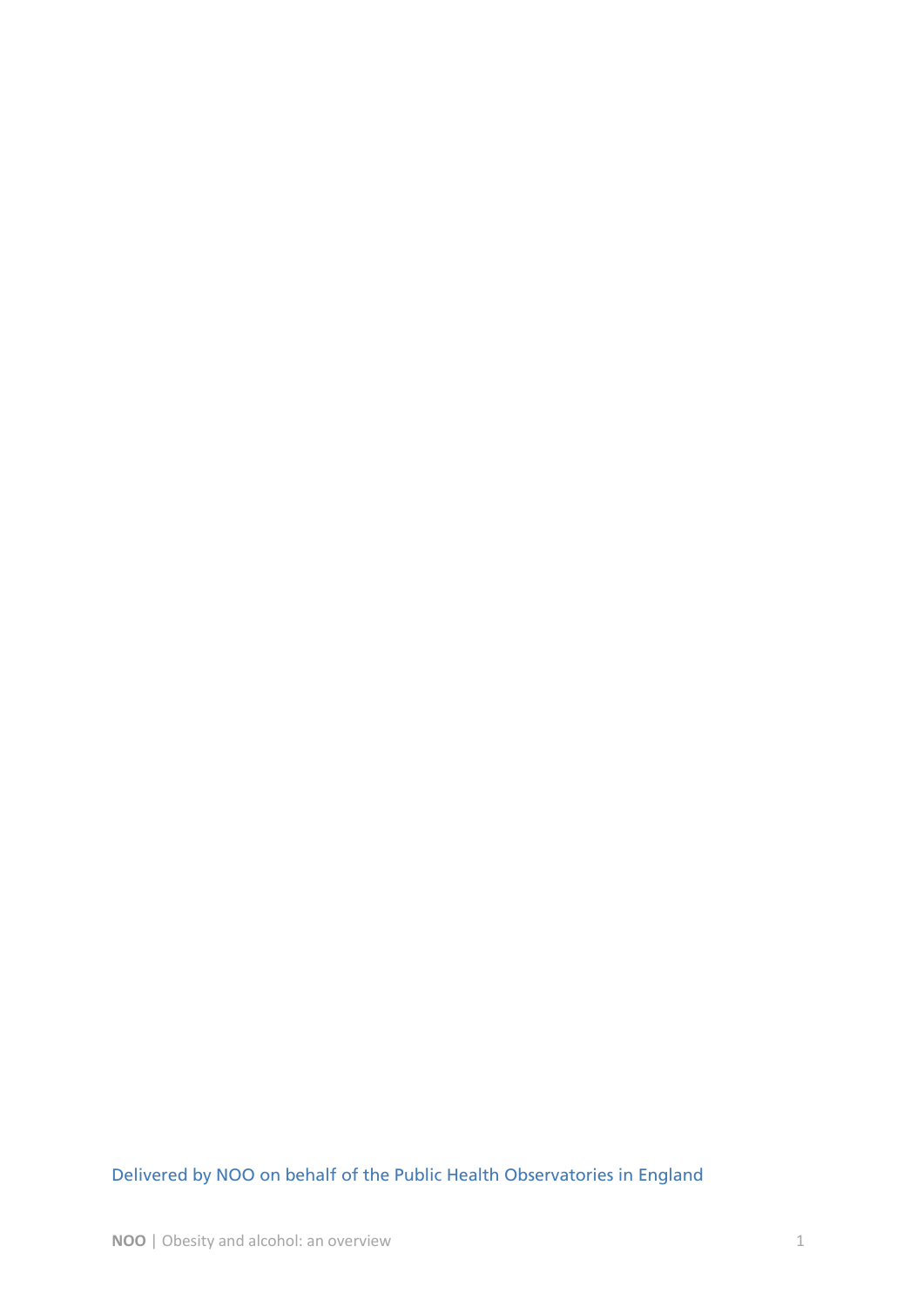## **Key points**

- There is no clear causal relationship between alcohol consumption and obesity. However, there are associations between alcohol and obesity and these are heavily influenced by lifestyle, genetic and social factors
- Many people are not aware of the calories contained in alcoholic drinks
- The effects of alcohol on body weight may be more pronounced in overweight and obese people
- Alcohol consumption can lead to an increase in food intake
- Heavy, but less frequent drinkers seem to be at higher risk of obesity than moderate, frequent drinkers
- The relationships between obesity and alcohol consumption differ between men and women
- Excess body weight and alcohol consumption appear to act together to increase the risk of liver cirrhosis
- There is emerging evidence of a link between familial risk of alcohol dependency and obesity in women

### **Introduction**

The relationship between obesity $a$  and alcohol consumption is complex. Associations between the two are heavily influenced by a number of factors including: patterns and levels of drinking; types of alcoholic drinks consumed; gender; body weight; diet; genes; physical activity levels and other lifestyle factors. However, there is a lack of clear evidence of the roles and interactions of all these factors, and the issue remains poorly understood.

This paper aims to provide a brief overview of current understanding of the key issues related to obesity and alcohol in the following areas:

- Alcohol consumption and energy intake
- Patterns and levels of drinking
- Alcohol, obesity and liver cirrhosis
- Alcohol dependency and obesity
- Obesity, alcohol and gender.

#### **Alcohol and energy intake**

Alcoholaccounts for nearly 10% of the calorie intake amongst adults who drink.<sup>1</sup> It has an energy value of 7kcal/g, second only to fat which is the most energy dense macronutrient at 9kcal/g. Therefore daily energy intake may rise considerably when alcohol is consumed[.](#page-6-1)<sup>2</sup> A recent survey by Alcohol Concern found that many people are

-

<sup>&</sup>lt;sup>a</sup> Obesity is defined as a BMI greater or equal to 30 in adults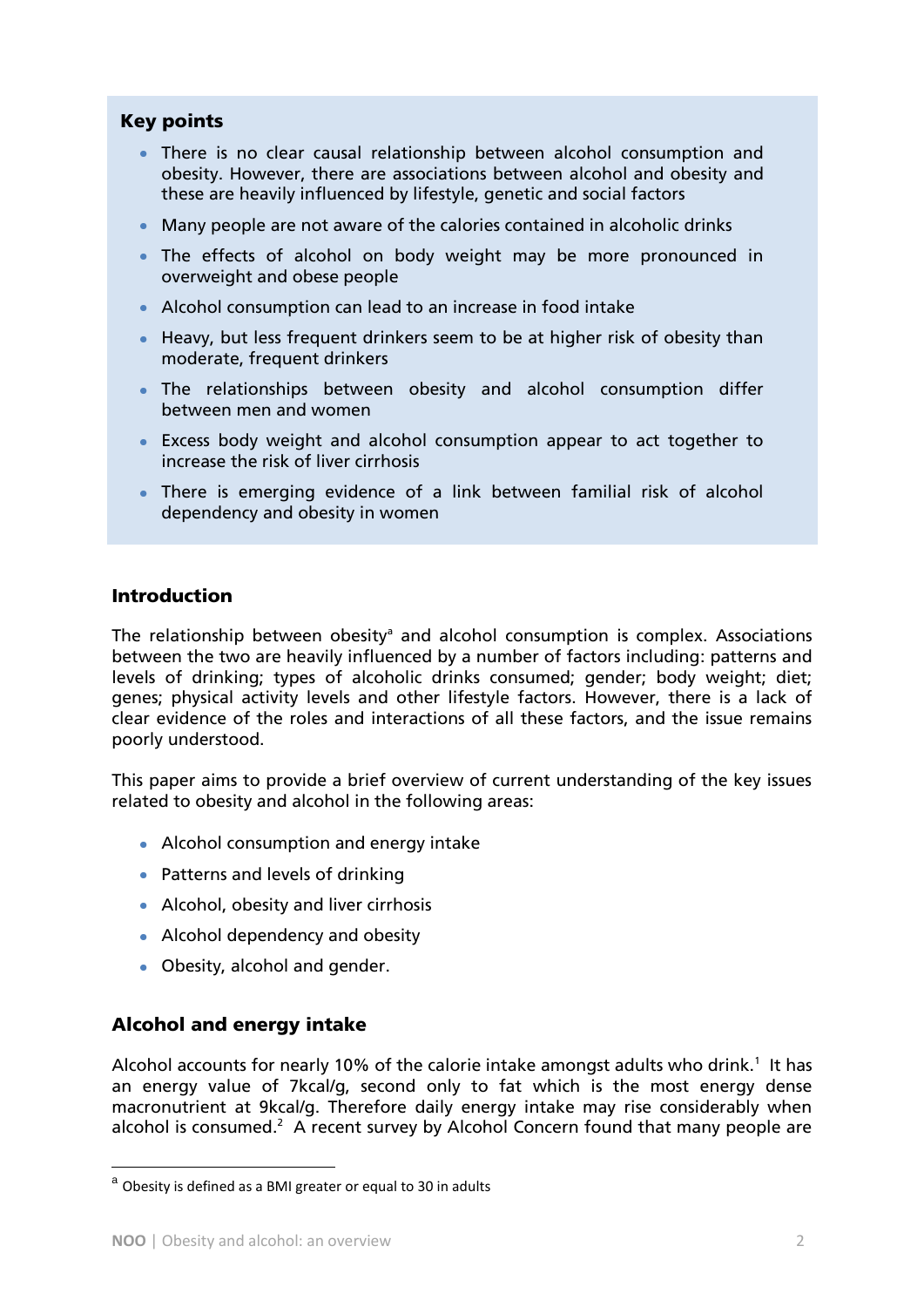unaware how many calories they are consuming in the form of alcoholic drinks, $3$  and they often fail to include them in their assessment of daily calorie consumption.<sup>[2,b](#page-6-1)</sup>

The effects of alcohol on body weight may be more pronounced in overweight and obese people. Other factors such as smoking, physical activity, psychosocial factors, caffeine consumption and medication may further modify this association[.](#page-6-3)<sup>4</sup>

A recent review suggests that in the short term, small amounts of alcohol consumed prior to meals cause a clear and consistent increase in food intake[.](#page-6-4)<sup>5</sup> Heavy drinking has also been reported to lead to overeating. A study of freshman students in the US reported that those who typically drank an average of 4–5 drinks per episode were more likely to report increases in appetite following drinking compared to those who consumed 2–3 drinks per episode. Nearly half of students in the study reporting overeating and making unhealthy food choices following drinking. Heavier drinkers demonstrated significant increases in BMI during their first semester, relative to non-drinkers and those who drank at lower levels[.](#page-6-5)<sup>6</sup>

### **Patterns and levels of drinking**

A large body of research suggests that the association between alcohol and obesity is non-linear, differing in relation to patterns and levels of drinking[.](#page-6-6)<sup>7</sup>

Heavy drinkers<sup>c</sup> are at higher risk of obesity than moderate drinkers. For example, findings from the British Regional Heart Study, a prospective cohort study of British men, reported that heavy drinkers<sup>d</sup> aged 40–59 had the highest prevalence of weight gain and obesity at five year follow-up.<sup>[8](#page-6-7)</sup> Further results from the same study also found heavy drinking to be associated with increased weight gain in men aged 60–79[.](#page-6-8)<sup>9</sup> Similar results were found following analysis of data from the National Health and Nutrition Examination Survey (NHANES) of adults in the United States. Researchers found that the odds of overweight and obesity were significantly higher among binge drinkers and/or heavy drinkers (consuming four or more drinks per day) than among those who consumed the same amount of alcohol over multiple sessions.<sup>[10](#page-6-9)</sup>

Binge drinking<sup>e</sup> has also been associated with an array of adverse behaviours including poor diet, unhealthy weight control, body dissatisfaction and sedentary behaviour.<sup>[11](#page-6-10)</sup> Analysis of data from the National Health Interview Surveys (NHIS) a nationally representative survey of the United States population, found that for both men and women, those who consumed the greatest quantity of alcohol the least frequently (ie binge drinkers), were the most overweight.<sup>[12](#page-6-11)</sup> Similarly, a cross sectional study of men and women in Denmark found that for a given level of alcohol intake, obesity was inversely associated with drinking frequency, whereas the amount of alcohol consumed

 b The recommended daily calorie (kCal) intake is 2,605 kcal for men and approximately 2,079 kcal for women. One unit of alcohol contains 56kcal. (SACN 2011)

 $\rm ^c$  There are many different definitions of heavy drinking, which can range from over 1 to over 4 drinks a day for women and over 2 to over 5 drinks a day for men. Studies also vary in the measurements they use which can include standard drinks, units and grammes of alcohol.

<sup>&</sup>lt;sup>d</sup> Heavy drinking in the British Regional Heart Study was defined as 21–42 units per week, including weekend drinking of over 6 units per day and daily drinking of 3–6 units per day.

<sup>&</sup>lt;sup>e</sup> In the UK, drinking surveys normally define binge drinkers as men consuming at least 8 and women at least 6 units of alcohol in a single day. (Institute of Alcohol Studies)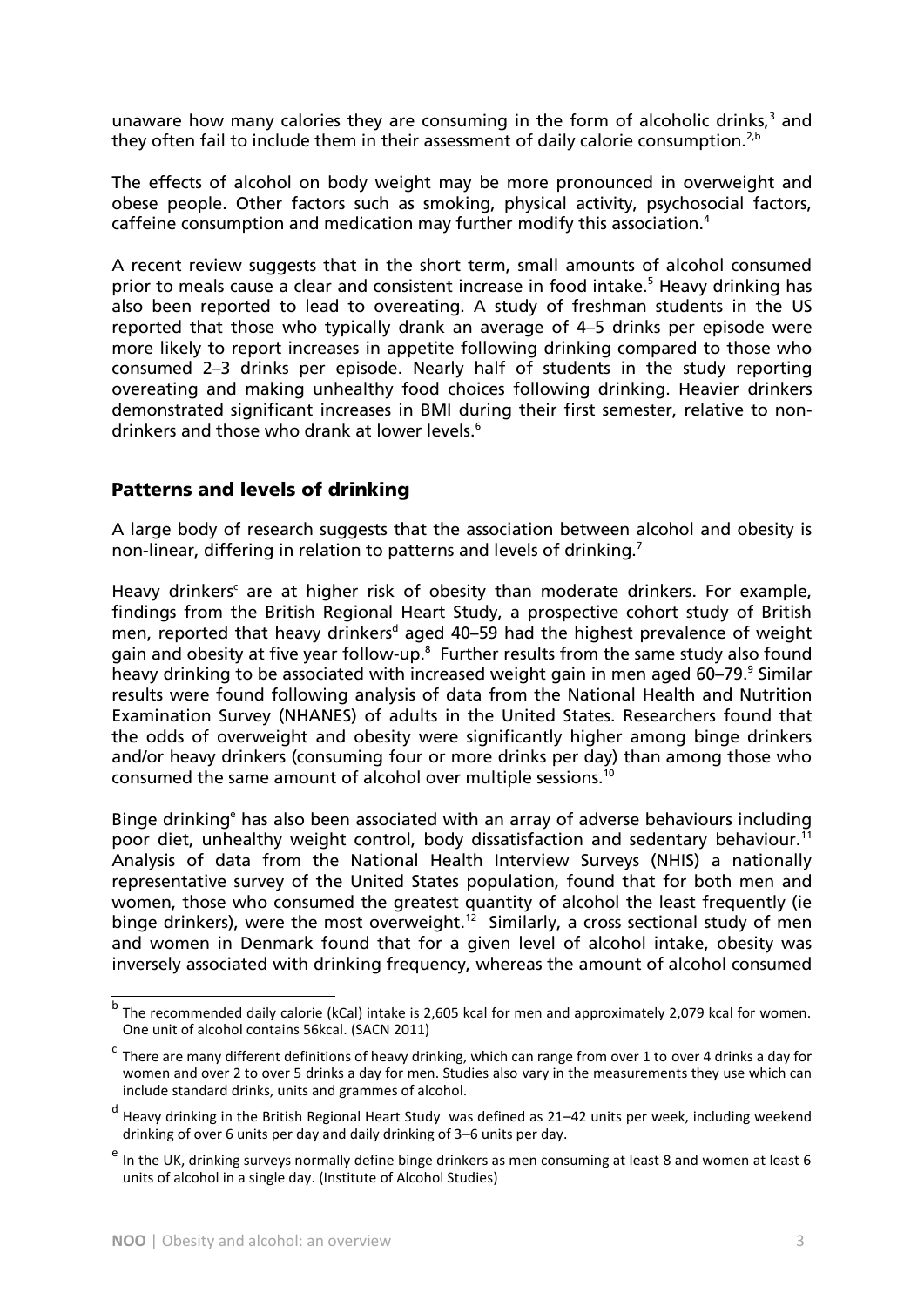was positively associated with obesity.<sup>[13](#page-6-12)</sup> Whilst less frequent heavy or binge drinking has been found to be associated with obesity, a number of studies have reported that frequent light or moderate alcohol consumption is not.<sup>[10,](#page-6-9)[12](#page-6-11)</sup>

## **Obesity, alcohol and gender**

Gender appears to influence the relationship between obesity and alcohol consumption. For example, beer consumption was associated with waist circumference gain in men but not in women in the European Prospective Investigation into Cancer and Nutrition (EPIC) study.<sup>[14](#page-6-13)</sup> Findings from two prospective cohort studies in the US reported an inverse relationship between alcohol intake and BMI in women, compared to no relationship in men.<sup>[15](#page-6-14)</sup>

It has been suggested that this difference between sexes may be an indirect consequence of habitual drink choice. Beer may be more favoured by men and the additional energy derived from the carbohydrate in beer may enhance the risk of weight gain. In contrast wine-drinkers would consume less energy overall per unit of alcohol[.](#page-6-4) $5$ 

### **Alcohol, obesity and liver cirrhosis**

Recent research from the UK has found that excess body weight and alcohol consumption act together to increase the incidence of liver cirrhosis.

Analysis of data from the Million Women Study, a prospective cohort of middle-aged women from England and Scotland, reported that women who were overweight or obese had a greater risk of liver cirrhosis than women in the ideal weight range (BMI between 22.5 and 25). The absolute risk of liver cirrhosis with increasing BMI was substantially greater for women who drank 150g or more of alcohol per week than for those who drank less than 70g a week.<sup>[16](#page-6-15)</sup> Raised BMI and alcohol consumption were also found to be associated with liver disease in two large prospective cohort studies of men in Scotland. The combination of a high BMI and alcohol consumption resulted in a greater risk of cirrhosis than would be expected from the additive effects of the two separate factors.<sup>[17](#page-7-0)</sup>

Similar findings have also been reported from other countries. For example, evidence from the 2005–2008 NHANES cross sectional survey of adults in the United States suggests that the co-occurrence of obesity and excessive drinking may place adults at an increased risk of liver disease.<sup>[18](#page-7-1)</sup> This was also the conclusion of a study of older adults from the United States.<sup>[19](#page-7-2)</sup> Findings from a cohort study in China found that the risk of alcohol consumption and obesity together was far greater than the risk of either one on its own inducing liver disease.<sup>[20](#page-7-3)</sup>

## **Obesity and risk of alcohol dependency**

Research from the US highlights an emerging link between familial risk of alcohol dependency and obesity, particularly for women but also for men.

Analyses of repeated cross-sectional surveys found that women with a family history of alcohol dependency had 49% higher odds of obesity than those without a family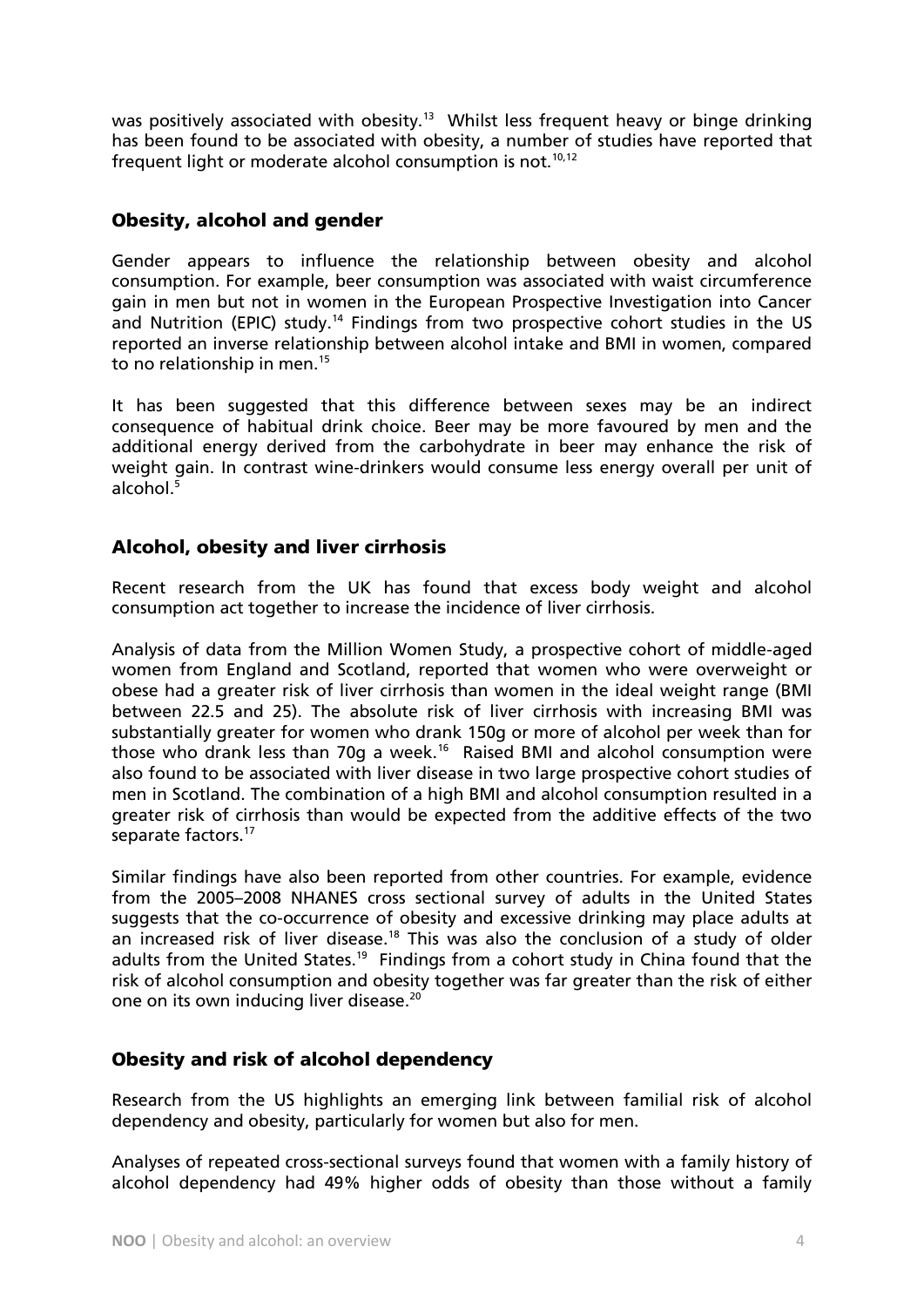history. The authors hypothesised that the women may be particularly sensitive to the increasingly obesogenic environment and may tend to overeat foods that are high in fat, salt and sugars.<sup>[21](#page-7-4)</sup> A smaller US study of female twins also found a significant interaction between disordered eating and family history of alcoholism.<sup>[22](#page-7-5)</sup>

Both binge-drinking and binge-eating can be seen as examples of impulsive behaviours, and it has been suggested that alcohol might become a component of the risk for weight gain as a consequence of impulsive behavioural choices.<sup>[5](#page-6-4)</sup>

## **Discussion**

This report highlights the complex nature of the association between alcohol and obesity. There is a multifaceted association between obesity and alcohol consumption, heavily influenced by individual characteristics including body weight, diet, genetic factors, gender and physical activity levels as well as frequency, pattern, amount of consumption and types of drinks consumed[.](#page-6-3) $4$  In addition, some studies fail to take into account lifestyle choices such as sedentary behaviour. For example, alcohol is often a complement to sedentary activities such as watching television and attending sporting events, which may further promote weight gain[.](#page-6-6)<sup>7</sup>

This report also draws out a number of issues that may be useful for practitioners working to tackle obesity: many people do not seem to think of alcohol calories as part of their daily intake; the effects of alcohol on body weight are more pronounced in overweight and obese people; and alcohol consumption can lead to increased food intake. Furthermore, recent evidence of a strong link between obesity and liver cirrhosis in people with excess body weight is worrying and highlights the compounding effects of both obesity and alcohol. This is particularly important in the light of research showing an alarming increase in all liver disease amongst young people. $23$ 

Much of the research regarding alcohol to date focuses on alcohol dependency, binge drinking and associated crime and disorder.<sup>[24](#page-7-7)</sup> The relationship with obesity does not appear to have been a research priority. Further research to help clarify this complex relationship would be helpful and potential areas for investigation include:

- An examination of the relationship between alcohol intake and obesity in the context of broader lifestyle behaviours
- The relationship between obesity, liver cirrhosis and alcohol consumption, with a focus on young people
- An investigation into the relationship between weight status and unhealthy eating behaviours following heavy/binge drinking episodes
- Research into the link between familial risk of alcohol dependency and obesity in England.

Despite the complexity of the relationships between alcohol and obesity, there is clearly a need for a better understanding of how these issues are linked. This would provide insight to help develop prevention programmes and interventions to tackle the public health consequences of high levels of obesity and alcohol consumption.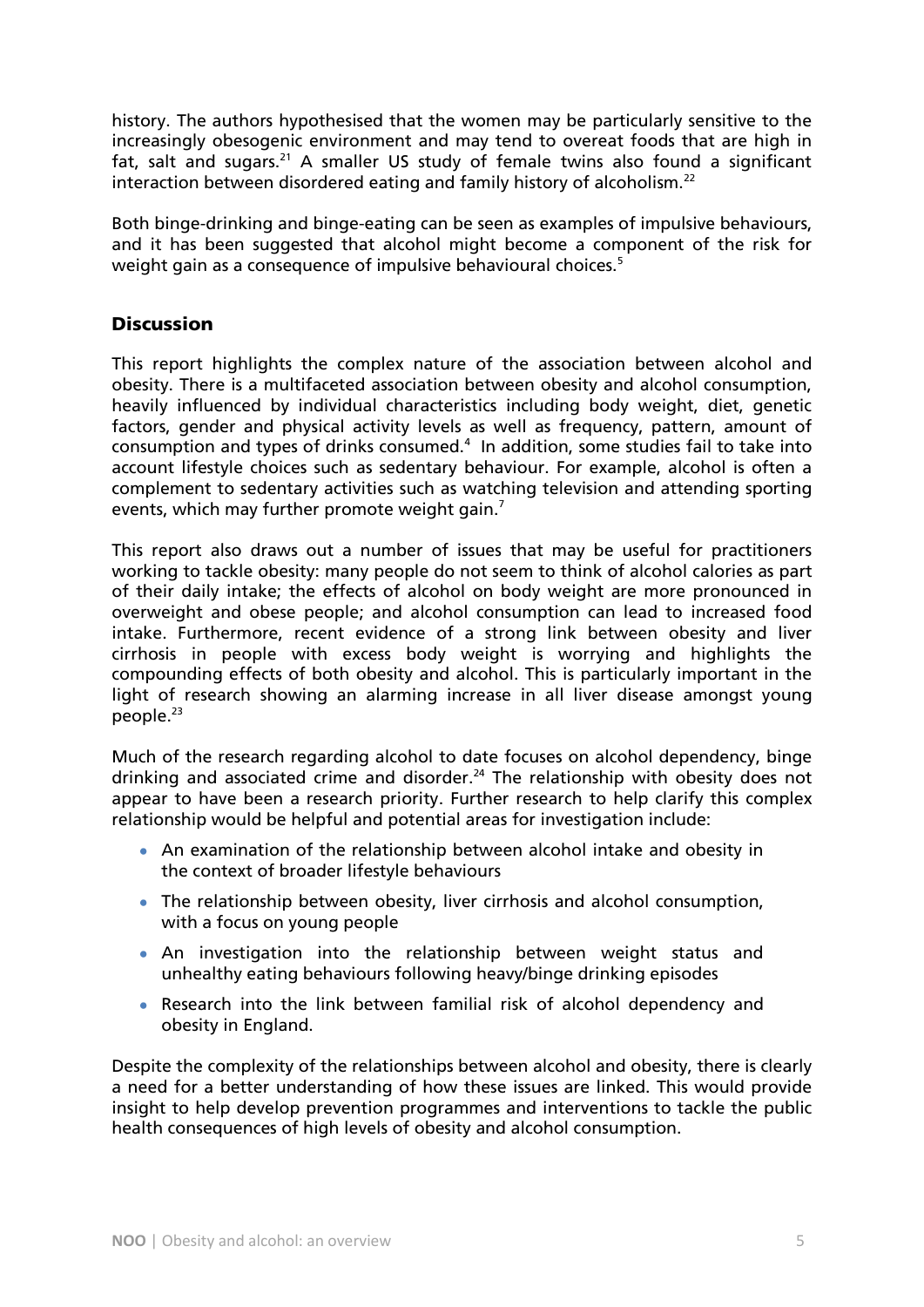### **References**

- <span id="page-6-0"></span>1. Bates B, Alison Lennox A, G S. National diet and nutrition survey: headline results from year 1 of the rolling programme (2008/2009). London: Food Standards Agency, 2009.
- <span id="page-6-1"></span>2. Dennis EA, Flack KD, Davy BM. Beverage consumption and adult weight management: A review. Eating Behaviors 2009;10(4):237–46.
- <span id="page-6-2"></span>3. Alcohol and calories. Cardiff: Alcohol Concern Cymru, 2010.
- <span id="page-6-3"></span>4. Suter PM. Is alcohol consumption a risk factor for weight gain and obesity? Critical Reviews in Clinical Laboratory Sciences 2005;42(3):197–227.
- <span id="page-6-4"></span>5. Yeomans MR. Alcohol, appetite and energy balance: is alcohol intake a risk factor for obesity? Physiology & Behavior 2010;100(1):82–9.
- <span id="page-6-5"></span>6. Lloyd-Richardson EE, Lucero ML, DiBello JR, Jacobson AE, Wing RR. The relationship between alcohol use, eating habits and weight change in college freshmen. Eating Behaviors 2008;9(4):504–08.
- <span id="page-6-6"></span>7. French MT, Norton EC, Fang H, Maclean JC. Alcohol consumption and body weight. Health Economics 2010;19(7):814–32.
- <span id="page-6-7"></span>8. Wannamethee SG, Shaper AG. Alcohol, body weight, and weight gain in middleaged men. American Journal of Clinical Nutrition 2003;77(5):1312–7.
- <span id="page-6-8"></span>9. Wannamethee SG, Shaper AG, Whincup PH. Alcohol and adiposity: effects of quantity and type of drink and time relation with meals. International Journal of Obesity 2005;29(12):1436–44.
- <span id="page-6-9"></span>10. Arif AA, Rohrer JE. Patterns of alcohol drinking and its association with obesity: data from the Third National Health and Nutrition Examination Survey, 1988–1994. BMC Public Health 2005;5:126.
- <span id="page-6-10"></span>11. Nelson MC, Lust K, Story M, Ehlinger E. Alcohol use, eating patterns, and weight behaviors in a university population. American Journal of Health Behavior 2009;33(3):227–37.
- <span id="page-6-11"></span>12. Breslow RA, Smothers BA. Drinking patterns and body mass index in never smokers: National Health Interview Survey, 1997-2001. American Journal of Epidemiology 2005;161(4):368–76.
- <span id="page-6-12"></span>13. Tolstrup JS, Heitmann BL, Tjonneland AM, Overvad OK, Sorensen TIA, Gronbaek MN. The relation between drinking pattern and body mass index and waist and hip circumference. International Journal of Obesity 2005;29(5):490–7.
- <span id="page-6-13"></span>14. Schutze M, Schulz M, Steffen A, Bergmann MM, Kroke A, Lissner L, et al. Beer consumption and the 'beer belly': scientific basis or common belief? European Journal of Clinical Nutrition 2009;63(9):1143–9.
- <span id="page-6-14"></span>15. Colditz G, Giovannucci E, Rimm E, Stampfer M, Rosner B, Speizer F, et al. Alcohol intake in relation to diet and obesity in women and men. The American Journal of Clinical Nutrition 1991;54(1):49–55.
- <span id="page-6-15"></span>16. Liu B, Balkwill A, Reeves G, Beral V. Body mass index and risk of liver cirrhosis in middle aged UK women: prospective study. Bmj. 2010;340:c912.(doi):10.1136/bmj.c912.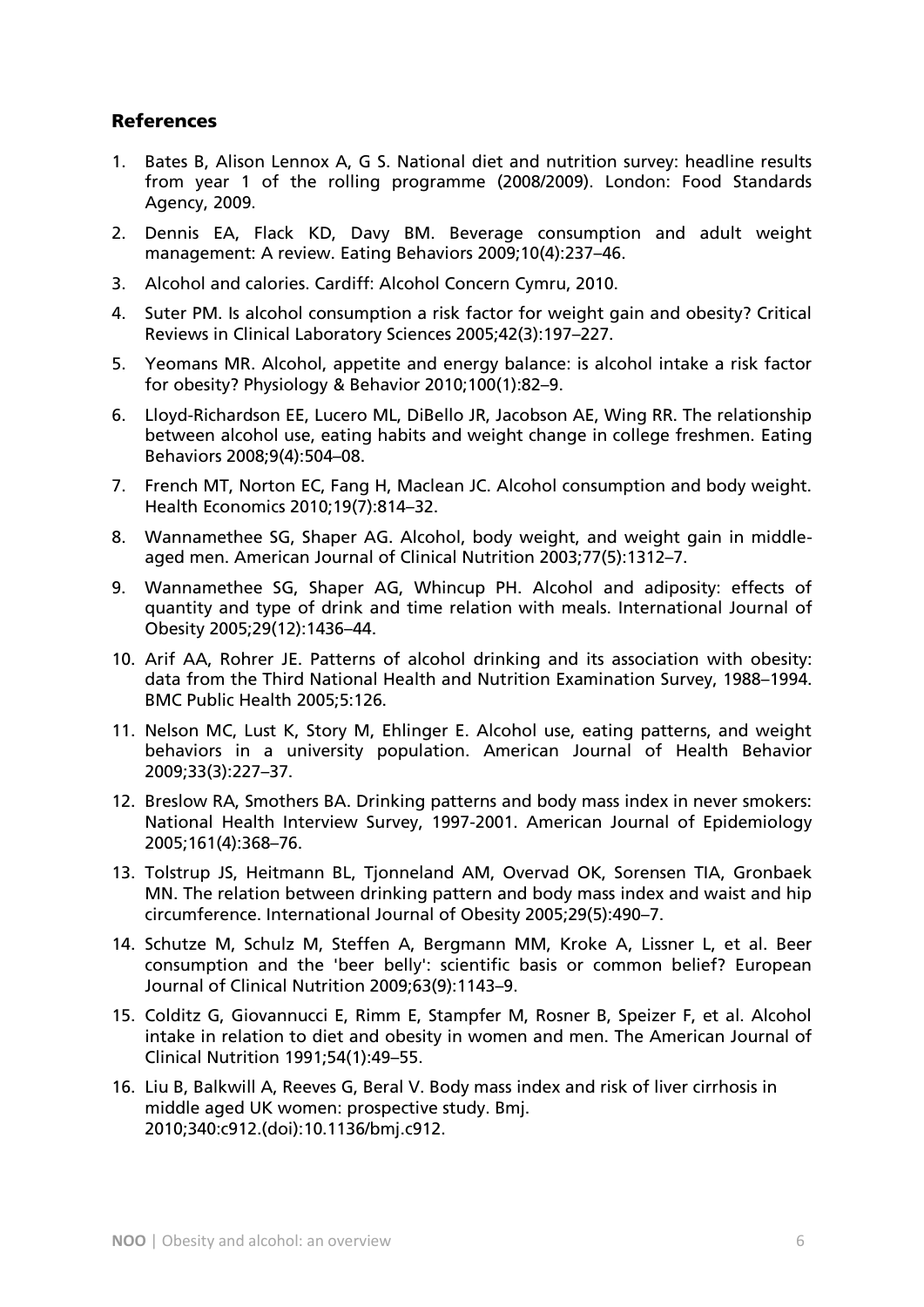- <span id="page-7-0"></span>17. Hart CL, Morrison DS, Batty GD, Mitchell RJ, Smith GD. Effect of body mass index and alcohol consumption on liver disease: Analysis of data from two prospective cohort studies. Bmj 2010;340(7747):634.
- <span id="page-7-1"></span>18. Tsai J, Ford ES, Zhao G, Li C, Greenlund KJ, Croft JB. Co-occurrence of obesity and patterns of alcohol use associated with elevated serum hepatic enzymes in US adults. J Behav Med 2011.
- <span id="page-7-2"></span>19. Loomba R, Bettencourt R, Barrett-Connor E. Synergistic association between alcohol intake and body mass index with serum alanine and aspartate aminotransferase levels in older adults: the Rancho Bernardo Study. Alimentary Pharmacology & Therapeutics 2009;30(11-12):1137–49.
- <span id="page-7-3"></span>20. Shen Z, Li Y, Yu C, Shen Y, Xu L, Xu C, et al. A cohort study of the effect of alcohol consumption and obesity on serum liver enzyme levels. European Journal of Gastroenterology & Hepatology 2010;22(7):820–5.
- <span id="page-7-4"></span>21. Grucza RA, Krueger RF, Racette SB, Norberg KE, Hipp PR, Bierut LJ. The emerging link between alcoholism risk and obesity in the United States. Arch Gen Psychiatry 2010;67(12):1301–8.
- <span id="page-7-5"></span>22. Harrell ZA, Slane JD, Klump KL. Predictors of alcohol problems in college women: the role of depressive symptoms, disordered eating, and family history of alcoholism. Addict Behav. 2009;34(3):252–7. Epub 2008 Nov 1.
- <span id="page-7-6"></span>23. British Liver Trust. http://www.britishlivertrust.org.uk/modules/news/StoryViewer.aspx?pid=6&intextrai d=2543&fid=2460. Accessed November 2011.
- <span id="page-7-7"></span>24. Institute of Alcohol Studies, IAS Factsheet: Alcohol consumption in the UK, 2010.